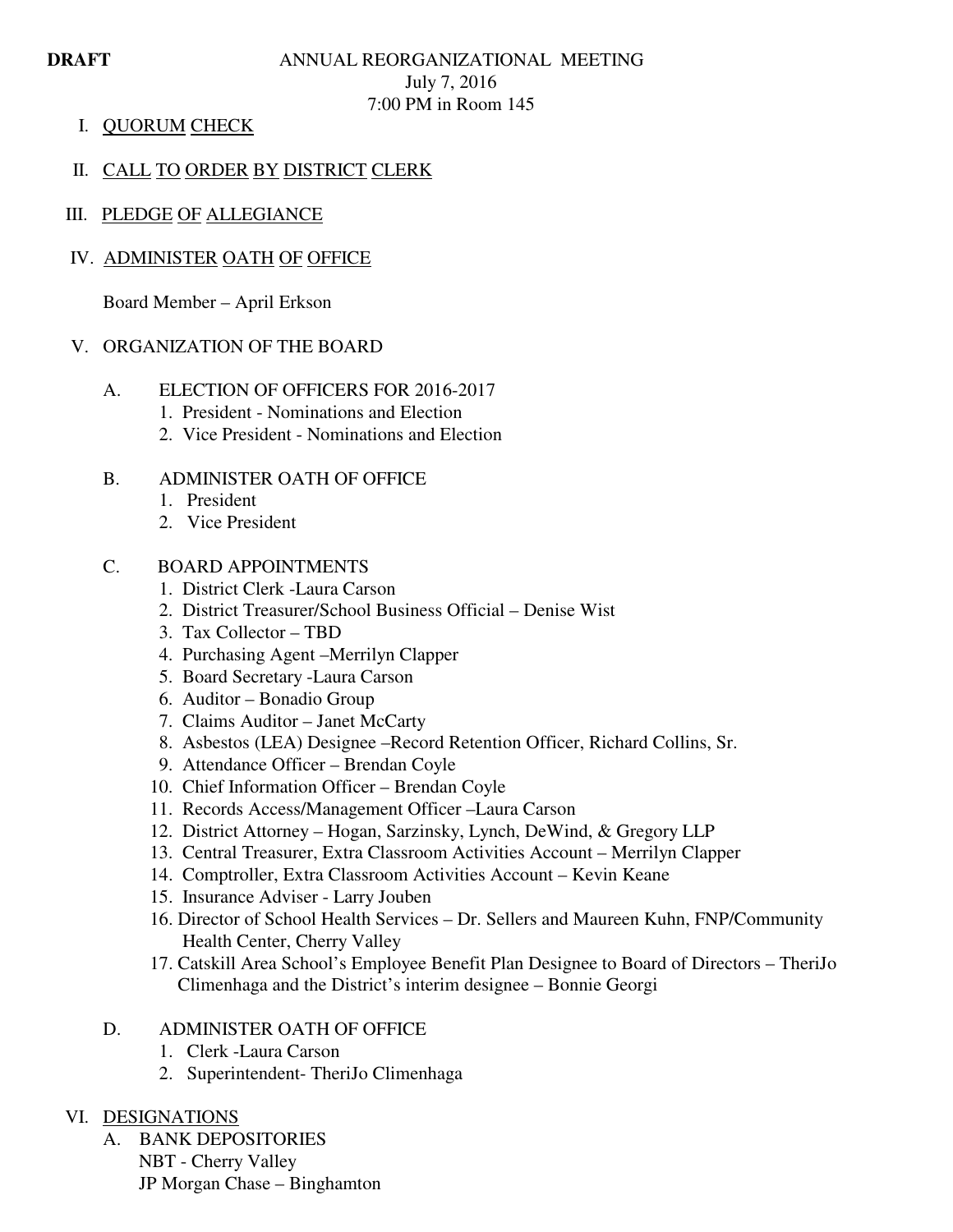- B. OFFICIAL NEWSPAPER FOR LEGAL NOTICES The Daily Star, Oneonta
- C. REGULAR MEETING DAY TAB #1 Set Meeting Schedule

- D. MEDICAL FACILITY Community Health Center, Cherry Valley
- E. PRESIDENT TO APPOINT COMMITTEES (Note Audit Committee needs three members)

# VII. OTHER BOARD BUSINESS

- A. Petty Cash
	- 1. District Office \$100
		- 2. Main Office \$100
- B. Authorize Superintendent to make budget transfers (\$2,000 limit)
- C. Authorize Superintendent to approve attendance at conferences
- D. Authorize Superintendent to certify payroll
- E. Authorize Bonding in amounts of Tax Collector = \$1,000,000, Treasurer = \$1,000,000, Other Employees =  $$100,000$ /employee and Courier(inside/outside) =  $$25,000$ /employee to be included in Insurance Package
- F. Establish tuition charge for 2016-2017
- G. Re-adopt all policies in effect as of the end of the 2015-2016 school year
- H. Establish mileage reimbursement rate \$.01.1/2 below IRS

| Approve Title I and Title II Committee for 2016-2017 |                       |                    |  |
|------------------------------------------------------|-----------------------|--------------------|--|
| Rebecca Carter                                       | <b>Heather Benson</b> | <b>Kathy David</b> |  |
| Kathryn Lane                                         | <b>Emily Gibson</b>   | <b>Tracy Lowry</b> |  |
| Rhonda King                                          | Robin Tabor           | PJ Johnson         |  |
| Kathi Lennebacker<br>Nicole Knapp                    | Erin Buel             | Karen Rury         |  |

- J. Appoint Committee on Special Education Bonnie Georgi, Chairperson/Special Education Coordinator & School Psychologist Special Education Teacher Child's Teacher Child's Parent Student, if appropriate Physician Member – upon request Parent Member – upon request Laura Buck, Parent Member Mary Fralick, Parent Member
- K. Appoint Subcommittee on Special Education Bonnie Georgi, Chairperson/Special Education Coordinator and School Psychologist Regular Education Teacher Special Education Teacher Student, if appropriate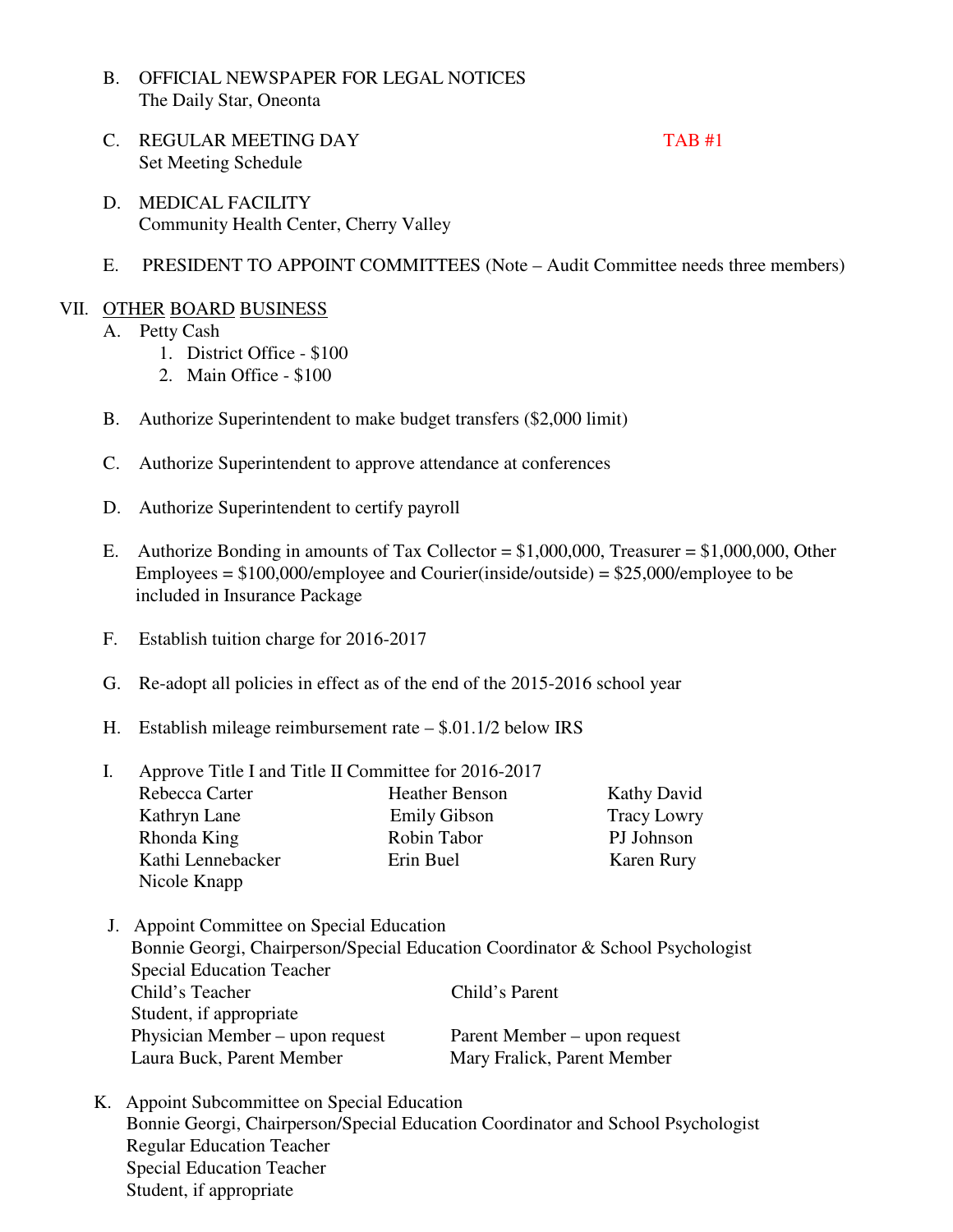- L. Appoint Section 504 Officer Bonnie Georgi
- M. Appoint Title IX Compliance Officer Bonnie Georgi
- N. Appoint Committee on Preschool Special Education Bonnie Georgi, Chairperson & School Psychologist Nicole Knapp, Back-up Chairperson Child's Parent Physician Member – upon request Child's Special Education Teacher/Provider Regular Education Teacher- when appropriate County Representative Laura Buck, Parent Member Parent Member – upon request
- O. Review approved list of Impartial Hearing Officers: School districts need to enter data into web-based system as soon as a request for an impartial hearing is received by the Board of Education. The Board President or Vice President will contact the Hearing Officer. Hearing Officers are appointed on a rotational basis.
- P. Appoint Bus Drivers and Substitute Drivers for 2016-2017

| Drivers:                   |                        |                      |                      |
|----------------------------|------------------------|----------------------|----------------------|
| Raymond Key                | Lyman Johnson          | Gary Tyler           | Thomas Spencer       |
| Robin Seamon               | <b>Marian Davis</b>    | Robert Wayman        |                      |
| Jeffery Bell               | <b>Ginger Cummings</b> | <b>Travis Morton</b> |                      |
| <b>Substitute Drivers:</b> |                        |                      |                      |
| <b>Richard Collins</b>     | Michaeleen Ward        | <b>Brandon Lundy</b> | Melissa Davidson     |
| <b>Patrick Shirey</b>      | Richard Collins, Jr.   | Terry Prime          | <b>Robert Burton</b> |
| James Johnson              |                        |                      |                      |
| <b>Occasional Drivers:</b> |                        |                      |                      |
| David Lamouret             |                        |                      |                      |

- Q. RESOLUTION TO EMPOWER TREASURER TO INVEST FUNDS RESOLVED, that the Board of Education of the Cherry Valley-Springfield Central School District empowers the Treasurer to invest funds as they become available pursuant to School Board policy.
- R. RESOLUTION TO EMPOWER TREASURER TO BORROW FUNDS RESOLVED, that the Board of Education of the Cherry Valley-Springfield Central School District empowers the Treasurer to borrow needed funds using Revenue and/or Tax Anticipation notes upon the recommendation of the Superintendent with the Board of Education approval.
- S. ESTABLISH PAY RATE FOR SUBSTITUTE TEACHERS Non-Certified - \$75.00/day Non-certified after 60 days of service - \$80.00/day Certified - \$80.00/day Certified after 60 days of service - \$85.00/day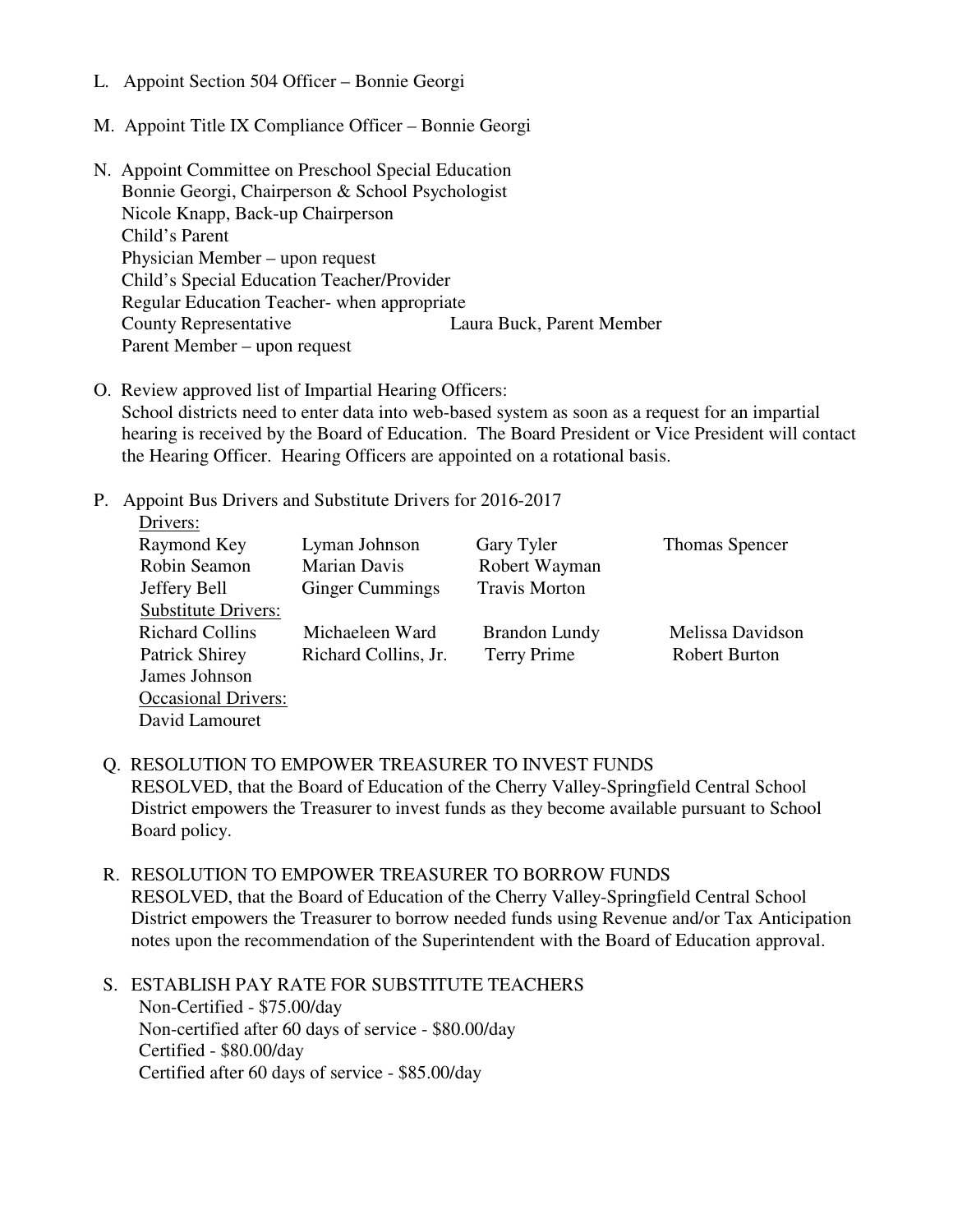### VIII. REGULAR MONTHLY BOARD OF EDUCATION BUSINESS

- A. Approval of Minutes June 9, 2016 (Special) and June 16, 2016 TAB  $#2$
- B. Treasurer's and Financial Reports Due to early meeting date the Treasurer's Reports are not available at this time.
- C. Recognition of Visitors
- D. Board of Education Committee Reports
- E. Superintendent's Report

## IX. PROPOSED EXECUTIVE SESSION SUBJECT TO BOARD APPROVAL

 X. CONSENT AGENDA ITEMS – Consider motion to approve consent agenda items to include RESOLUTIONS #1-7-2016 through #17-7-2016.

# A. LUNCH AND BREAKFAST PROGRAM

## RESOLUTION 1-7-2016

RESOLVED, that the Board of Education of the Cherry Valley-Springfield Central School District, responsible for administration of one or more schools referred to as the school food authority (SFA), hereby agrees to enter into an agreement to participate in the National School Lunch Program and School Breakfast Program, and accepts responsibility for providing free and reduced price meals and/or free milk to eligible children in the schools under its jurisdiction. The SFA further assures that the school will uniformly implement the required policy with respect to determining the eligibility of children for free and reduced price meals. The following prices will be effective September 1, 2016: Breakfast – 1.00, Lunch – 2.35 (Adult – 3.70), Milk – .40 (Adult - .45), Snack Milk & Juice - .35.

# B. LEAD EVALUATORS/EVALUATORS

# RESOLUTION 2-7-2016

 The Superintendent provided the Board with information showing that Kevin Keane and Bonnie Georgi have completed New York State Education Department Training as lead evaluators/evaluators for purposes of Education Law section 3012-c and the District's Annual Professional

Performance Review Plan;

Therefore it is

 RESOLVED, Kevin Keane and Bonnie Georgi are hereby certified as lead evaluators/evaluators for purposes of Education Law section 3012-c and the District's Annual Professional Performance Review Plan.

# C. FOUR WINDS CONTRACT TAB #3

RESOLUTION 3-7-2016

 RESOLVED, that the Board of Education of the Cherry Valley-Springfield Central School District does hereby approve the 2016-2017 Tutorial Contract with Four Winds Saratoga as per Attachment  $X C$ .

# D. ATHLETIC TRAINER AGREEMENT TAB #4

 RESOLUTION 4-7-2016 RESOLVED, that the Board of Education of the Cherry Valley-Springfield Central School District, does hereby approve the Athletic Trainer agreement with Bassett Medical Center for the term of August 15, 2016 through June 30, 2017 as per Attachment X D.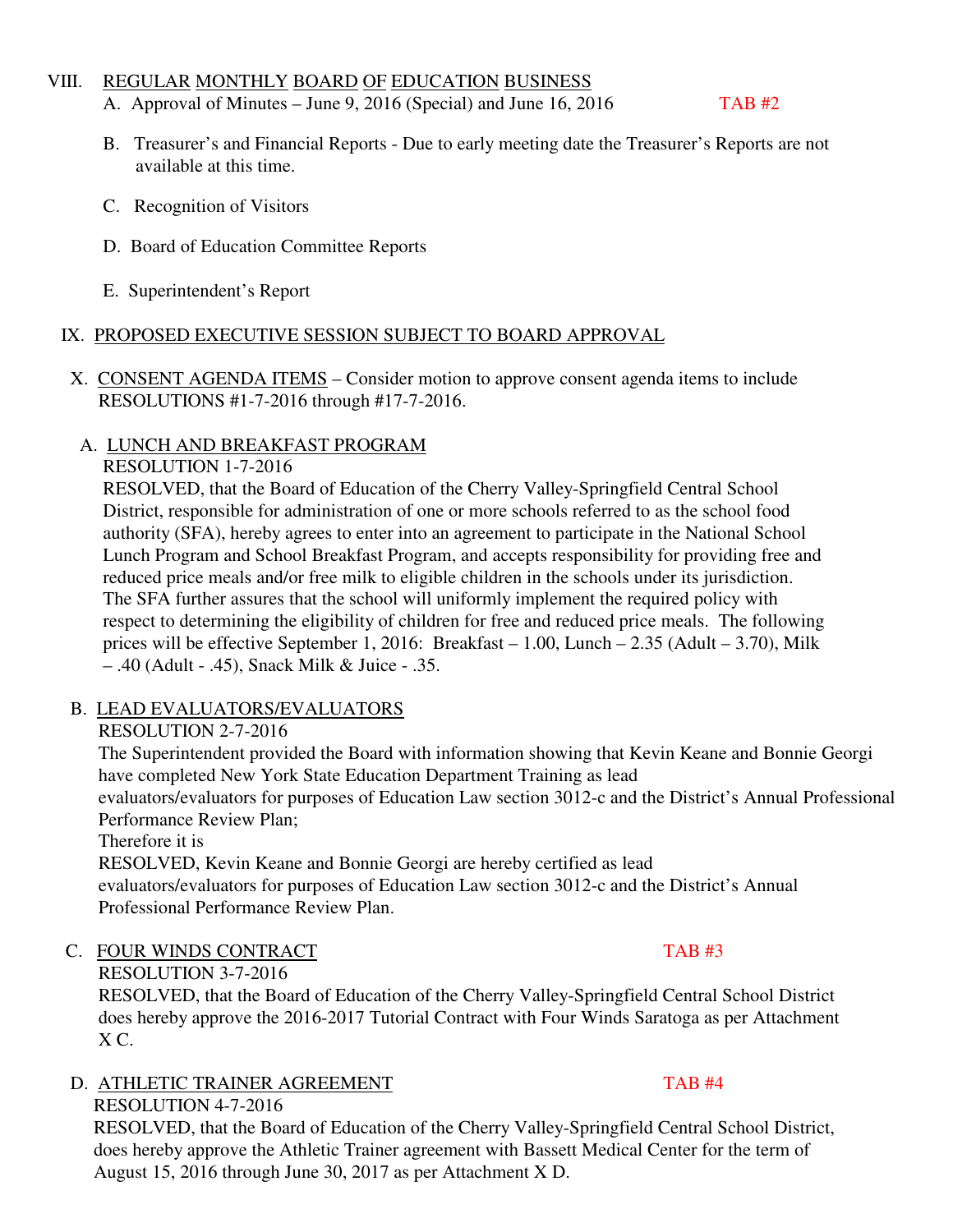# E. ASSOCIATION FOR VISION REHABILITATION AND EMPLOYMENT, INC. (AVRE)AGREEMENT RESOLUTION 5-7-2016 TAB #5

 RESOLVED, that the Board of Education of the Cherry Valley-Springfield Central School District does hereby approve the agreement with AVRE for the period of July 1, 2016 through June 30, 2017 as per Attachment X E.

#### F. PERSONNEL

### RESOLUTION 6-7-2016

 RESOLVED, that the Board of Education of the Cherry Valley-Springfield Central School District does hereby accept the resignation of Mackenzie Moschetti as an Elementary Teacher effective August 31, 2016.

### RESOLUTION 7-7-2016

 RESOLVED, that the Board of Education of the Cherry Valley-Springfield Central School District does hereby approve the contract with Elementary Principal/Curriculum Coordinator, Nicole Knapp to encompass the period July 5, 2016 through July 4, 2019.

### RESOLUTION 8-7-2016

 RESOLVED, that the Board of Education of the Cherry Valley-Springfield Central School District, upon the recommendation of the Superintendent, does hereby appoint the following Extracurricular assignments for the 2016-2017 school year:

### RESOLUTION 9-7-2016

 RESOLVED, that the Board of Education of the Cherry Valley-Springfield Central School District, upon the recommendation of the Superintendent, does hereby appoint Brendan Coyle and Kevin Keane as the Dignity for All Students Act co-coordinators for the 2016-2017 school year.

#### RESOLUTION 10-7-2016

 RESOLVED, that the Board of Education of the Cherry Valley-Springfield Central School District, upon the recommendation of the Superintendent, does hereby appoint Becky-Ann Sears to a guidance/CSE office support position for a probationary period effective July 1, 2016 through January 1, 2017.

#### RESOLUTION 11-7-2016

 RESOLVED, that the Board of Education of the Cherry Valley-Springfield Central School District, upon the recommendation of the Superintendent, does hereby appoint Emily Shults as the PreK Family Worker for the 2016-2017 school year.

#### RESOLUTION 12-7-2016

 RESOLVED, that the Board of Education of the Cherry Valley-Springfield Central School District, upon the recommendation of the Superintendent, does hereby appoint Anton Nirschl as a Driver/Cleaner for a probationary period effective July 5, 2016 through January 5, 2017.

## RESOLUTION 13-7-2016

 RESOLVED, that the Board of Education of the Cherry Valley-Springfield Central School District, upon the recommendation of the Superintendent, does hereby appoint the following to positions as Teacher's Aides effective July 1, 2016 for the 2016-2017 school year:

| Heather Benson | Danielle Burr  | Gina Johnson                    | Diane Kroon |
|----------------|----------------|---------------------------------|-------------|
| Fran Mabie     | Joslyn Mabie   | Candance McCord Colleen Sheldon |             |
| Peg Traficante | Debra Whiteman |                                 |             |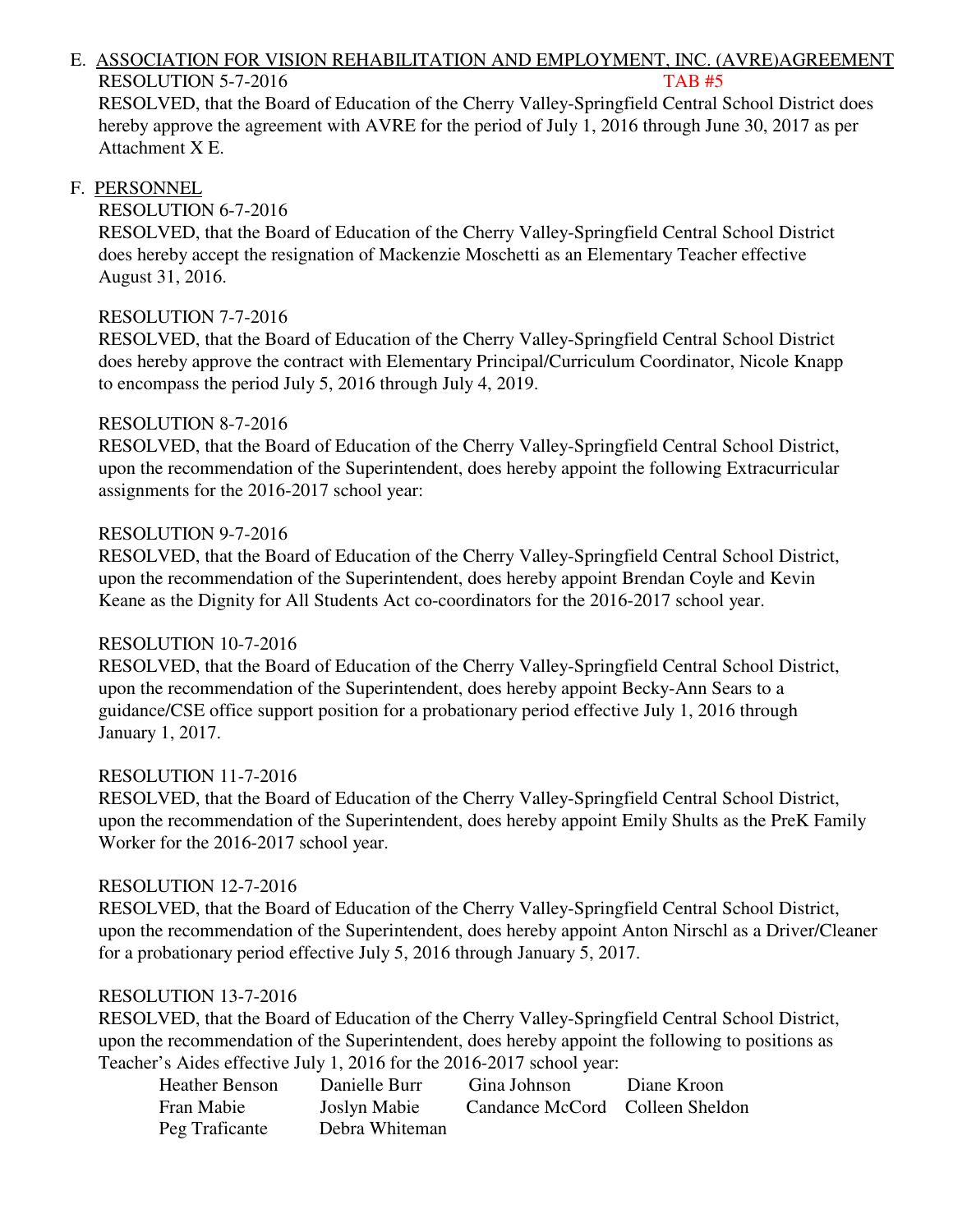### RESOLUTION 14-7-2016

 RESOLVED, that the Board of Education of the Cherry Valley-Springfield Central School District, upon the recommendation of the Superintendent, does hereby appoint PJ Johnson to the position as the Continuing Education Coordinator for the 2016-2017 school year.

#### RESOLUTION 15-7-2016

RESOLVED, that the Board of Education of the Cherry Valley-Springfield Central School District, upon the recommendation of the Superintendent, does hereby approve the following as Support Staff Substitutes for the 2016-2017 school year:

| John Auld                       | Cooperstown          | Terence Brant                     | <b>Cherry Valley</b> |
|---------------------------------|----------------------|-----------------------------------|----------------------|
| Mary Fralick                    | Roseboom             | Kimberly Grimm                    | Cooperstown          |
| Teena Harvey                    | <b>Cherry Valley</b> | Catherine Hayes                   | <b>Cherry Valley</b> |
| Kyle Jaquay                     | <b>Cherry Valley</b> | Shearon Lusk                      | Cherry Valley        |
| Cody Sears                      | Schenevus            | Michele VanDewerker Cherry Valley |                      |
| Karen Whiteman East Springfield |                      | Theresa Wilmot                    | <b>Cherry Valley</b> |

#### RESOLUTION 16-7-2016

RESOLVED, that the Board of Education of the Cherry Valley-Springfield Central School District, upon the recommendation of the Superintendent, does hereby approve the following as Substitute Teachers for the 2016-2017 school year:

| John Auld            | Cooperstown                     | Keith Blankley       | <b>Cherry Valley</b>    |
|----------------------|---------------------------------|----------------------|-------------------------|
| <b>Terence Brant</b> | Cherry Valley                   | Kathy David          | Springfield Center      |
| Wendy Ertefai        | Cooperstown                     | Kaitlyn Fox          | <b>Cherry Valley</b>    |
| JoAnn Fralick        | Cherry Valley                   | Mary Fralick         | Roseboom                |
| Diane Graf           | Cherry Valley                   | Christina Harrington | <b>East Springfield</b> |
|                      | Catherine Hayes Cherry Valley   | Karoline Hoos        | Sloansville             |
| Linda Hurley         | Cherry Valley                   | Kyle Jaquay          | Cherry Valley           |
|                      | Patricia Johnson Cherry Valley  | Janet McCarty        | <b>East Springfield</b> |
|                      | Camilla Obermeyer Cooperstown   | <b>Ashley Smith</b>  | Fort Plain              |
|                      | Karen Whiteman East Springfield | Connie Dingman       | Canajoharie             |

#### RESOLUTION 17-7-2016

 RESOLVED, that the Board of Education of the Cherry Valley-Springfield Central School District, upon the recommendation of the Superintendent, does hereby approve the following as volunteers for the 2016-2017 school year: Kelly Prime Hilary Lusk Kaitlyn Fox

## XI. NEW BUSINESS

## A. PERSONNEL

RESOLUTION 18-7-2016

 RESOLVED, that the Board of Education of the Cherry Valley-Springfield Central School District, upon the recommendation of the Superintendent, does hereby approve the following Extra-curricular appointments for the 2016-2017 school year:

Chief Information Officer – Brendan Coyle Technology Coordinator – Brian DeBoyace

## B. BOND RESOLUTION DATED JULY 7, 2016

 RESOLUTION 19-7-2016 A RESOLUTION AUTHORIZING THE ACQUISITION OF ONE (1) SCHOOL BUS, AUTHORIZING THE ISSUANCE OF A SERIAL BONDS IN AN AGGREGATE PRINCIPAL AMOUNT NOT TO EXCEED \$116,089 OF THE CHERRY VALLEY-SPRINGFIELD CENTRAL SCHOOL DISTRICT, OTSEGO COUNTY, NEW YORK, PURSUANT TO THE LOCAL FINANCE LAW TO FINANCE SAID PURPOSE AND DELEGATING THE POWER TO ISSUE BOND ANTICIPATION NOTES IN ANTICIPATION OF THE SALE OF SUCH BONDS TO THE PRESIDENT OF THE BOARD OF EDUCATION.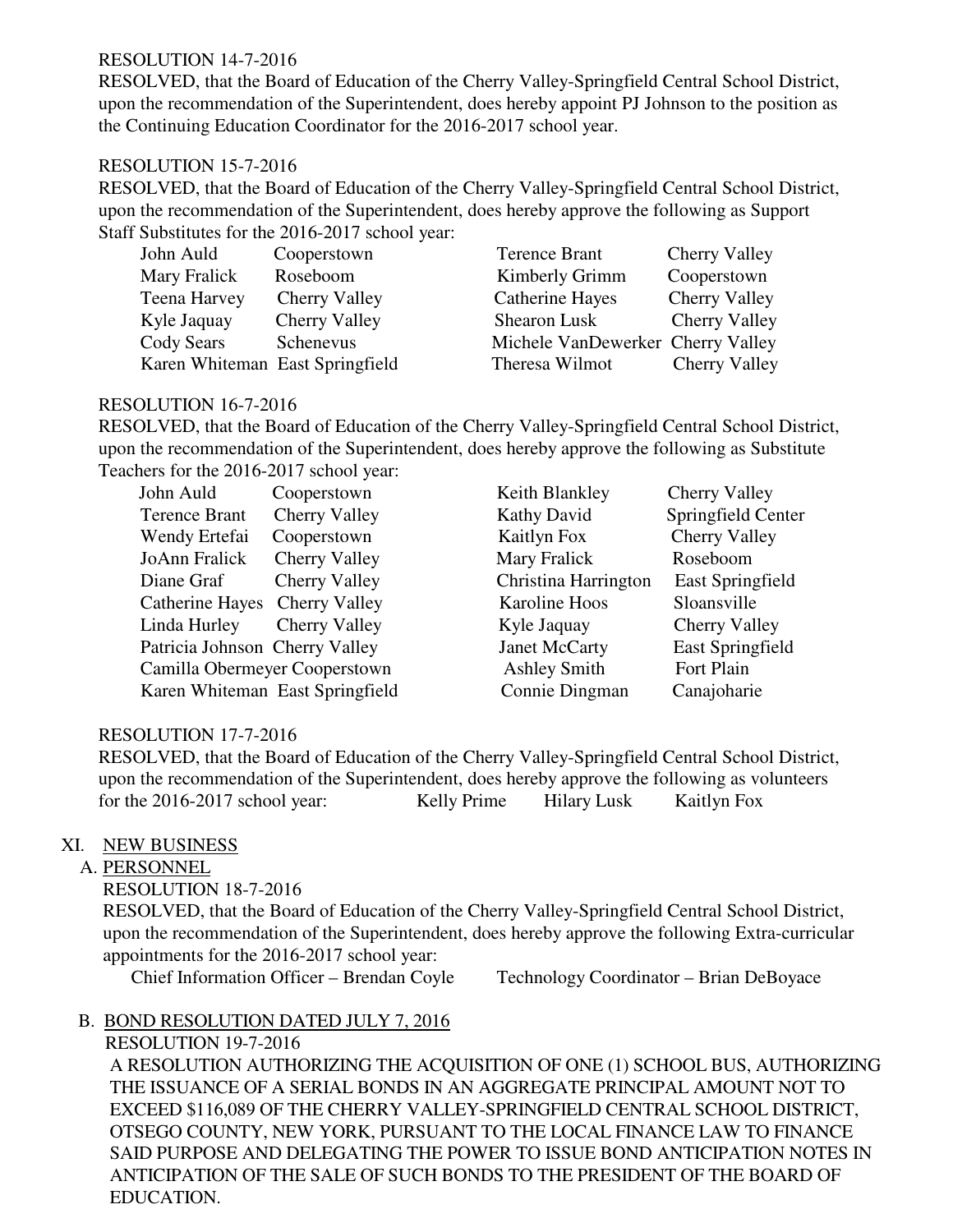BE IT RESOLVED, by the Board of Education of the Cherry Valley-Springfield Central School District, Otsego County, New York (the "School District") (by the favorable vote of not less than two-thirds of all trustees of the Board) as follows:

 SECTION 1. The specific purpose (hereinafter referred to as "purpose") to be financed pursuant to this resolution is the acquisition of one (1) school bus. The maximum cost of said purpose will not exceed \$116,089.

 SECTION 2. The Board of Education plans to finance the School District's maximum estimated cost of said purpose by the issuance of a serial bond or bonds in an amount not to exceed \$116,089 of the School District. The serial bond or bonds are hereby authorized to be issued therefor pursuant to the Local Finance Law, and to provide for the payment of the principal of and interest on such bonds, the levying of a tax on the real property of the School District, to be paid in annual installments as approved by the qualified voters of the School District voting at the Annual Meeting of the School District held this past May 17, 2016.

 SECTION 3. It is hereby determined that said purpose is an object or purpose described in subdivision 29 of paragraph (a) of Section 11.00 of the Local Finance Law, and that the period of probable usefulness of said purpose is five (5) years.

 SECTION 4. The faith and credit of said School District are hereby irrevocably pledged for the payment of the principal of and interest on such bond as the same respectively become due and payable. An annual appropriation shall be made in each year sufficient to pay the principal of and interest on such bond becoming due and payable in such year. There shall annually be levied on all the taxable real property of said School District, a tax sufficient to pay the principal of and interest on such bond as the same become due and payable.

 SECTION 5. Subject to the provisions of this resolution and of the Local Finance Law, pursuant to the provisions of Sections 30.00 relative to the authorization of the issuance of bond anticipation notes or the renewals of said notes and of Section 21.00, Section 50.00, Sections 56.00 to 60.00, Section 62.00, Section 63.00 and Section 164.00 of the Local Finance Law, the powers and duties of the Board of Education pertaining or incidental to the sale and issuance of the obligations herein authorized, including but not limited to authorizing bond anticipation notes and prescribing the terms, form and contents and as to the sale and issuance of the bond herein authorized and of any bond anticipation notes issued in anticipation of said bond, and the renewals of said notes, are hereby delegated to the President of the Board of Education, the chief fiscal officers of the School District.

 SECTION 6. The President of the Board of Education are further authorized to take such actions and execute such documents as may be necessary to ensure the continued status of the interest on the bond authorized by this resolution, and any notes issued in anticipation thereof, as excludable from gross income for federal income tax purposes pursuant to Section 103 of the Internal Revenue Code of 1986, as amended (the "Code") and to designate the bond authorized by this resolution, and any notes issued in anticipation thereof as a "qualified tax-exempt bond" in accordance with Section  $265(b)(3)(B)(i)$ of the Code.

 SECTION 7. The President of the Board of Education are further authorized to enter into a continuing disclosure agreement with the initial purchaser of the bond or notes authorized by this resolution, containing provisions which are satisfactory to such purchaser in compliance with the provisions of Rule 15c12-12, promulgated by the Securities and Exchange Commission pursuant to the Securities Exchange Act of 1934.